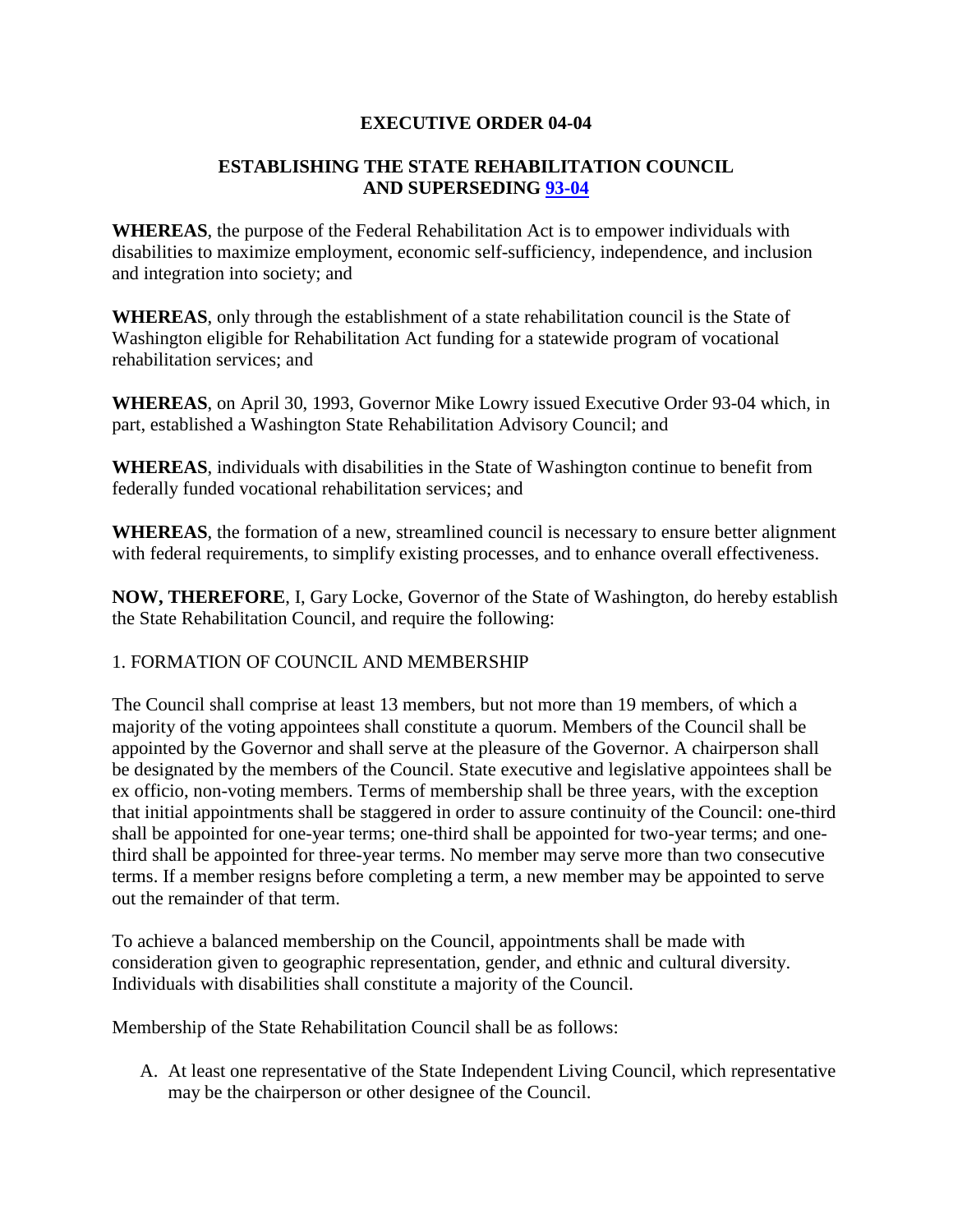- B. At least one representative of a parent training and information center established pursuant to the Individuals with Disabilities Education Act.
- C. At least one representative of the Client Assistance Program.
- D. At least one vocational rehabilitation counselor, with knowledge of and experience with vocational rehabilitation programs, who shall serve as an ex officio, non-voting member if the counselor is an employee of the state.
- E. At least one representative of community rehabilitation program service providers.
- F. Four representatives of business, labor, and industry.
- G. Representatives of disability advocacy groups representing a cross section of:
	- 1. individuals with physical, cognitive, sensory, and mental disabilities; and
	- 2. parents, family members, guardians, advocates, or authorized representatives of individuals with disabilities who have difficulty in representing themselves or are unable, due to their disability, to represent themselves.
- H. Current or former applicants for, or recipients of, vocational rehabilitation services.
- I. At least one representative of directors of any vocational rehabilitation services projects operated by Indian tribes on reservations in Washington with Rehabilitation Act funding.
- J. At least one representative from the Office of the Superintendent of Public Instruction or other state educational agency responsible for the public education of students with disabilities who are eligible to receive services under the Rehabilitation Act or under Part B of the Federal Individuals with Disabilities Education Act.
- K. At least one representative of the state workforce investment board.
- L. The Director of the designated state rehabilitation unit, the Department of Social and Health Services' Division of Vocational Rehabilitation, shall be an ex officio member.

# 2. ROLE OF THE COUNCIL

The State Rehabilitation Council shall have the following functions:

- A. To review, analyze, and advise the general vocational rehabilitation program of responsibilities under the Rehabilitation Act.
- B. In partnership with the general vocational rehabilitation program, develop, agree to, and review the preparation of the state plan, the strategic plan, reports, needs assessments, and evaluations
- C. To conduct a review and analysis of consumer satisfaction as outlined in the Rehabilitation Act.
- D. To prepare and submit an annual report to the Governor, the public, and appropriate state and federal interested parties.
- E. Coordinate with other councils, as specified by the Rehabilitation Act.
- F. Advise and provide coordination between the general vocational rehabilitation program and the State Independent Living Council and independent living centers.
- G. Perform other functions, consistent with the Rehabilitation Act, as the Council determines appropriate.
- H. Ensure that all regularly scheduled meetings of the Council are open to the public and sufficient advance notice is provided, as required by 42.30 RCW, the Open Public Meetings Act. Additionally, Council Records shall be made available upon request as required by the Public Records Act, RCW 42.17.260.